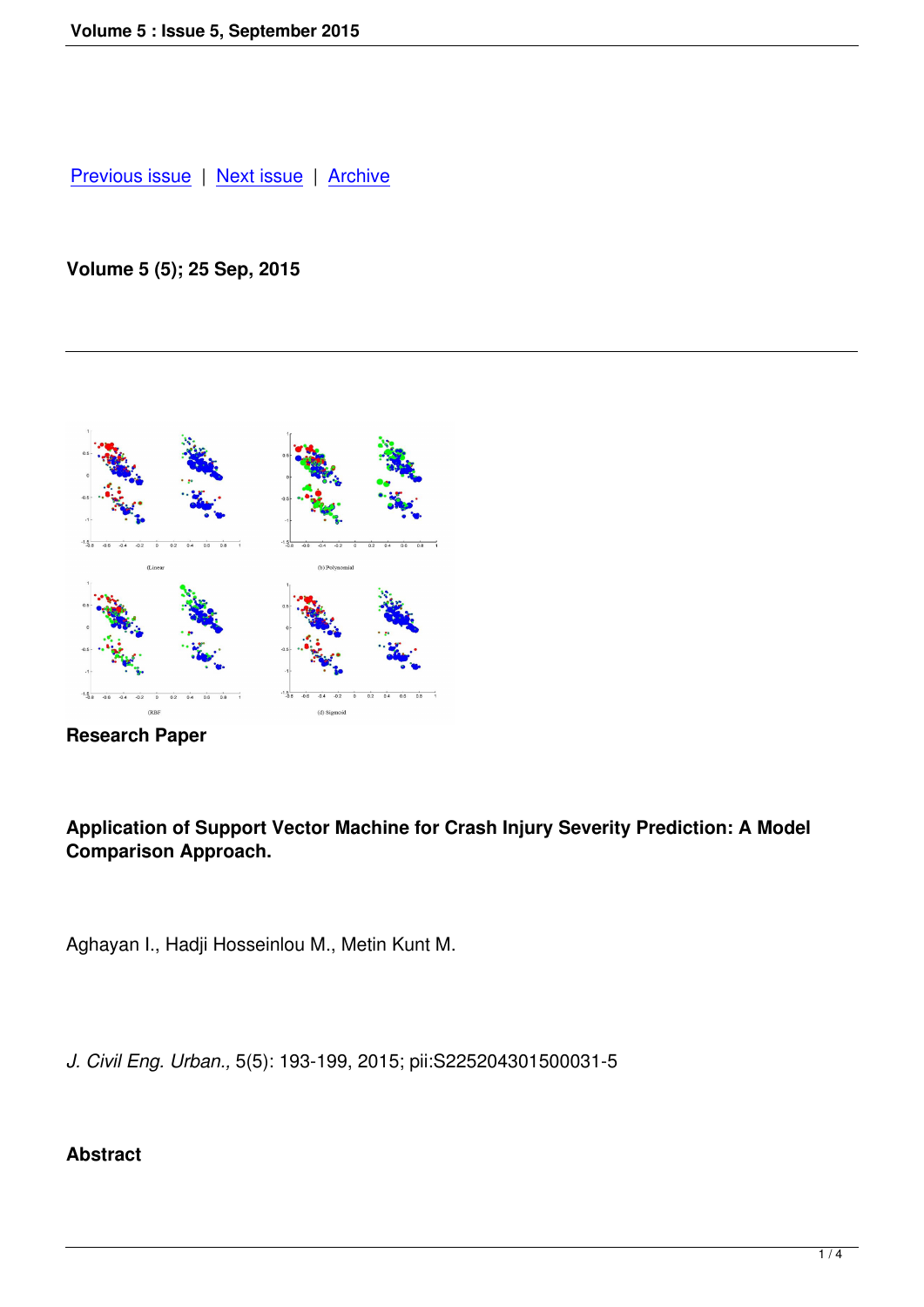The study presented in this paper investigated the application of using support vector machine with different kernel functions for crash injury severity prediction. A support vector machine model was developed for predicting the injury severity related to individual crashes based on crash data. The models were developed using the input parameters of driver's age and gender, the use of a seat belt, the type and safety of a vehicle, weather conditions, road surface, speed ratio, crash time, crash type, collision type and traffic flow. Also, three injury levels were considered as output parameters for this study (i.e. no injury, evident injury and fatality). The overall prediction accuracy of the support vector machine model was compared to the multi-layer perceptron, genetic algorithm, combined genetic algorithm and pattern search. The results demonstrated that the constructed multi-layer perceptron's performance was slightly better than the support vector machine for injury severity prediction. Whereas, support vector machine involves much lower computational cost than multi-layer perceptron because of using a straight forward algorithm in learning phase. The percent of prediction accuracy for the multi-layer perceptron model was 86.2%, which was higher than the support vector machine model with polynomial kernel (81.4%) followed by the combination of the genetic algorithm and pattern search (78.6%) and genetic algorithm (78.1%). The classification results of the two-level (no-injury and evidence injury/fatality) support vector machine found to be 85.3% was higher than multi-class classification (81.4%).

Keywords: Crash Injury Severity Prediction, Genetic Algorithm, Multi-Layer Perceptron, Pattern Search, Support Vector Machine

[Full text- PDF ] [ DOAJ ]



**Research Paper**

**Seismic Structural Failure Potentialities of Newly Constructed Buildings in Iran.**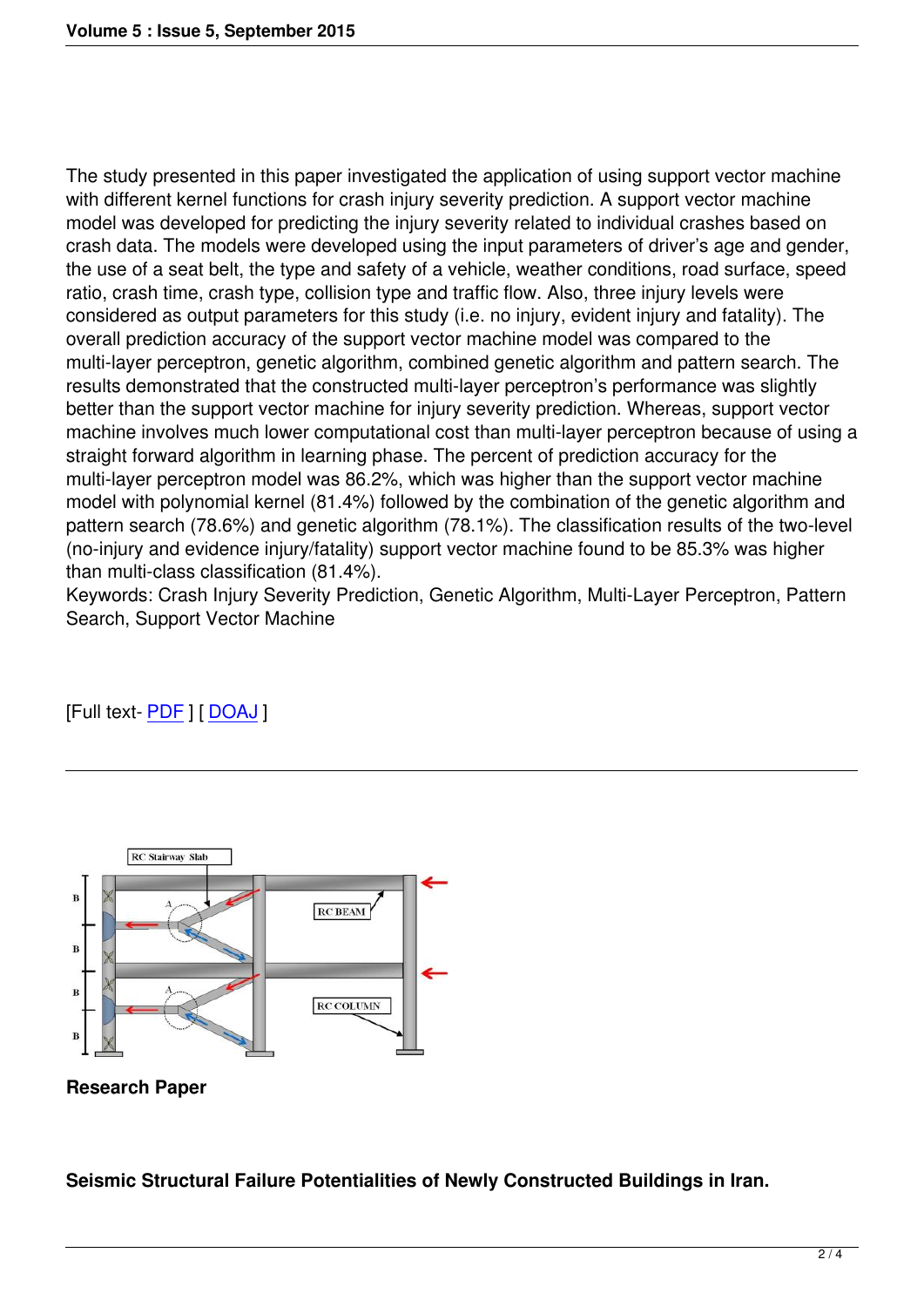*J. Civil Eng. Urban.,* 5(5): 200-209, 2015; pii:S225204301500032-5

## **Abstract**

As Iran is located at high seismic risk region and future ground motions are predicated by seismologist, thus, A Case study was conducted to investigate the major seismic structural failure potentialities due to design and constructional flaws in two province of Iran, Tehran and Esfahan, the former with high seismic risk and the latter with an intermediate risk. More than forty buildings were inspected to find the four major failure potentialities in these two provinces. Two imperfections were found in steel structures and two in reinforced concrete buildings. Design and constructional imperfections in protected zone in steel structures and latticed column details are two main points threaten newly constructed steel structures. In reinforced concrete structures, stairway constructional flaws and wrong pipe passing constructional details are the two main defects covered in this study for this type of structures. This paper also presents solutions for each failure potentiality and recommends some constructional and design hints to increase the safety of structure and make them ready for future seismic excitations.

Key words: Structural failure potentiality, Constructional imperfection, Earthquake, Risk mitigation, Steel structure, Reinforced concrete structures, Iran

[Full text- **PDF**] [ DOAJ ]